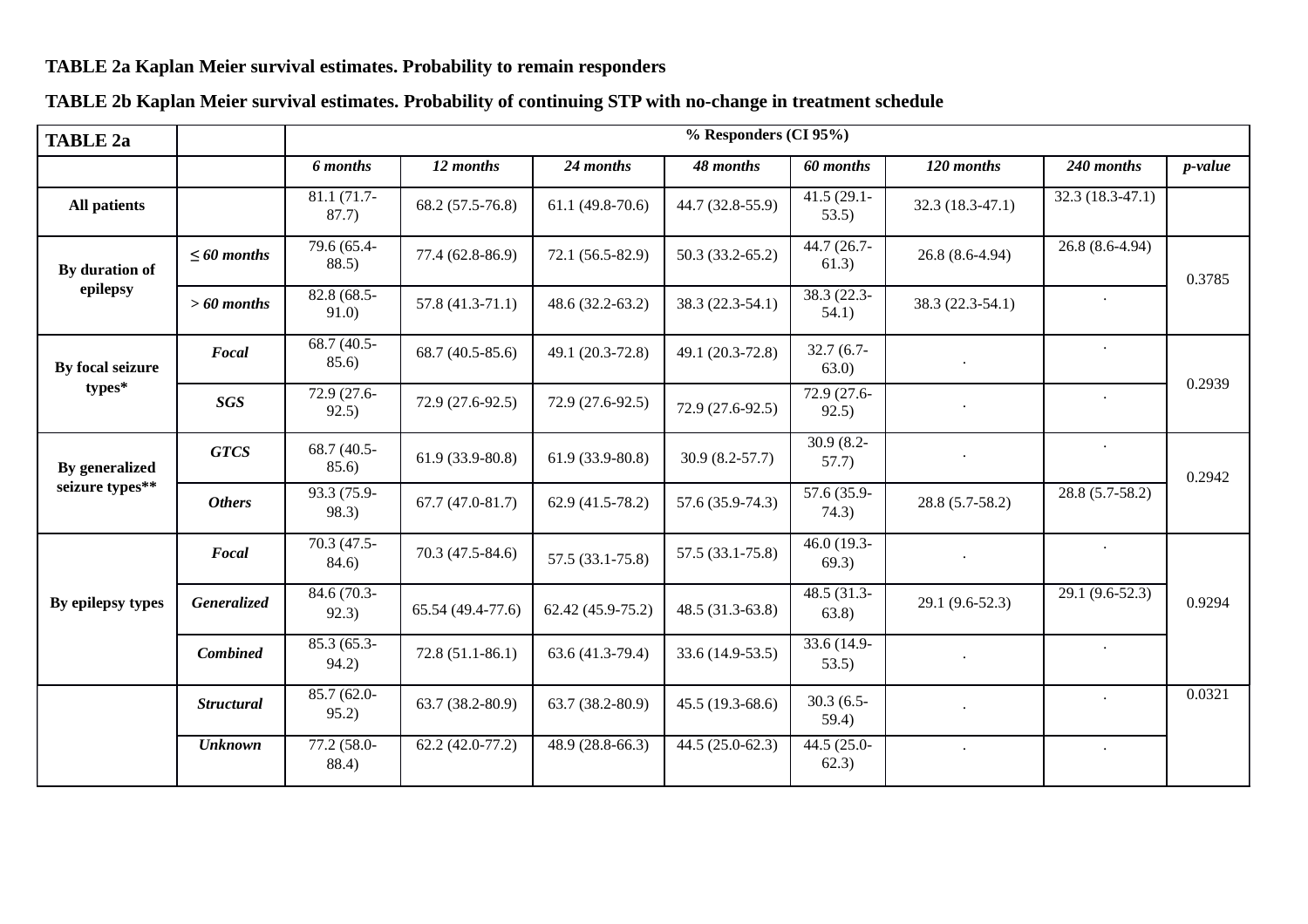|                                          | <b>Immune</b><br>infective | 33.3 (0.9-77.4)       | $\ddot{\phantom{1}}$ |                   |                     | $\ddot{\phantom{0}}$   | $\bullet$         |                      |                  |  |  |
|------------------------------------------|----------------------------|-----------------------|----------------------|-------------------|---------------------|------------------------|-------------------|----------------------|------------------|--|--|
|                                          | <b>Dravet</b><br>syndrome  | 95.6 (72.9-<br>99.4)  | 90.9 (68.1-97.6)     | 90.9 (68.1-97.6)  | 57.9 (32.8-76.5)    | 57.9 (32.8-<br>76.5)   | $41.3(17.2-64.2)$ | $41.3(17.2-64.2)$    |                  |  |  |
|                                          | Other genetic              | $72.7(46.3-$<br>87.6) | $61.0(35.0-79.2)$    | $45.7(20.3-68.1)$ | $36.6(13.1-60.8)$   | $36.6(13.1 -$<br>60.8) |                   |                      |                  |  |  |
| By concomitant<br><b>AED</b> number      | $\leq$ 2 AEDs              | 84.0 (72.9-<br>90.8   | $67.1(54.4-77.0)$    | 57.9 (44.7-69.1)  | $40.6(27.3-53.6)$   | $40.6(27.3-$<br>53.6)  | 34.9 (20.0-50.2)  | 34.9 (20.0-50.2)     | 0.8800           |  |  |
|                                          | $>$ 2 AEDs                 | 72.5 (50.7-<br>85.8)  | 72.5 (50.7-85.8)     | $72.5(50.7-85.8)$ | $55.2(28.2 - 75.7)$ | $36.8(8.2 -$<br>67.1)  | $\bullet$         |                      |                  |  |  |
|                                          |                            |                       |                      |                   |                     |                        |                   |                      |                  |  |  |
| <b>TABLE 2b</b>                          |                            | % Responders (CI 95%) |                      |                   |                     |                        |                   |                      |                  |  |  |
|                                          |                            | <b>6</b> months       | 12 months            | 24 months         | 48 months           | 60 months              | 120 months        | 240 months           | $\boldsymbol{p}$ |  |  |
|                                          |                            |                       |                      |                   |                     |                        |                   |                      |                  |  |  |
| <b>All patients</b>                      |                            | 90.1 (84.4-<br>93.9)  | 83.6 (76.6-88.6)     | 70.2 (60.9-77.6)  | $44.6(33.4-55.1)$   | 33.2 (22.2-<br>44.6)   | $10.0(3.4-20.7)$  |                      |                  |  |  |
| By duration of                           | $\leq 60$ months           | $90.6(82.0-$<br>95.2) | 84.9 (74.8-91.2)     | 73.3 (60.3-82.6)  | $51.5(35.8-65.2)$   | $41.6(25.9-$<br>56.6)  | $14.0(3.8-30.6)$  | $\Box$               |                  |  |  |
| epilepsy                                 | $>60$ months               | 89.2 (79.5-<br>94.5)  | 81.0 (69.3-88.6)     | $65.2(50.5-76.5)$ | $35.0(20.0-50.4)$   | $21.9(9.0-$<br>38.3)   | $6.5(0.6-23.3)$   |                      | 0.0310           |  |  |
| By focal seizure                         | Focal                      | 93.1 (75.1-<br>98.2)  | 88.2 (67.1-96.1)     | 80.9 (54.4-92.9)  | 71.9 (41.7-88.3)    | 47.9 (16.8-<br>73.8)   |                   | $\bullet$            |                  |  |  |
| types*                                   | <b>SGS</b>                 | $90.4(66.8-$<br>97.5) | 78.4 (51.7-91.4)     | 78.4 (51.7-91.4)  | $26.1(1.1-66.9)$    | $26.1(1.1-$<br>66.9    | $\bullet$         |                      | 0.8359           |  |  |
| <b>By generalized</b><br>seizure types** | <b>GTCS</b>                | 86.2 (67.2-<br>94.6)  | 74.6 (53.7-87.1)     | $47.6(26.7-65.8)$ | $26.8(8.9-49.3)$    | $17.8(3.5-$<br>41.2)   | $\cdot$           | $\ddot{\phantom{0}}$ | 0.1888           |  |  |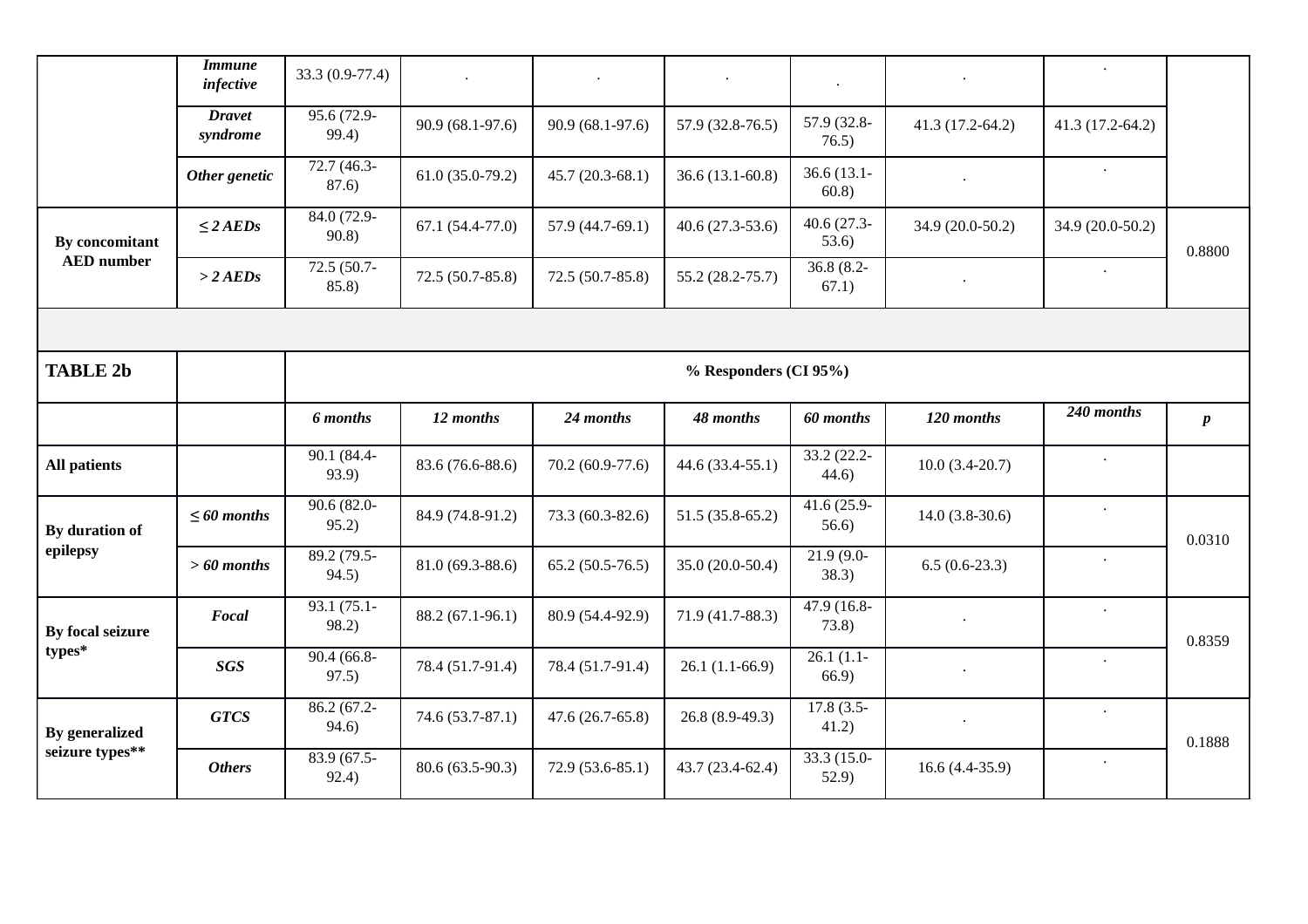| By epilepsy types                   | Focal                      | 91.9 (79.7-<br>97.0  | 83.5 (68.0-91.9)     | 78.3 (59.2-89.2)  | 58.7 (34.0-76.9)  | $41.9(17.6-$<br>64.7) |                  |           | 0.5623   |
|-------------------------------------|----------------------------|----------------------|----------------------|-------------------|-------------------|-----------------------|------------------|-----------|----------|
|                                     | <b>Generalized</b>         | 84.9 (73.7-<br>91.6) | 78.1 (65.7-86.4)     | $60.9(46.3-72.6)$ | $36.0(21.6-50.7)$ | $26.7(13.8-$<br>41.5) | $13.3(4.4-27.2)$ |           |          |
|                                     | <b>Combined</b>            | 95.8 (84.1-<br>99.0  | $91.0(77.8-96.6)$    | 77.6 (59.5-88.4)  | 48.9 (27.5-67.4)  | 40.8 (18.9-<br>61.7)  |                  | $\bullet$ |          |
| By etiology                         | <b>Structural</b>          | 92.9 (79.5-<br>97.7) | 86.7 (70.6-94.3)     | $62.9(37.0-80.6)$ | $52.4(24.5-74.4)$ | $35.0(7.6 -$<br>65.2) | $\bullet$        | $\bullet$ | 0.0324   |
|                                     | <b>Unknown</b>             | 86.2 (73.2-<br>93.2) | 79.3 (64.7-88.3)     | 69.7 (52.7-81.6)  | $25.4(10.8-43.0)$ | $15.9(4.6-$<br>33.2)  |                  | $\bullet$ |          |
|                                     | <b>Metabolic</b>           | $\ddot{\phantom{a}}$ | $\ddot{\phantom{0}}$ | $\bullet$         | $\bullet$         | $\bullet$             | $\bullet$        | $\bullet$ |          |
|                                     | <b>Dravet</b><br>syndrome  | 91.7 (76.5-<br>97.3) | 88.8 (72.8-95.6)     | 79.2 (61.2-89.6)  | 63.0 (42.4-78.0)  | 53.3 (32.3-<br>70.5)  | $23.7(6.6-4.6)$  | $\bullet$ |          |
|                                     | <i>Immune</i><br>infective | 100                  | $75.0(12.8-96.0)$    | $\bullet$         | $\bullet$         | $\cdot$               | $\bullet$        | $\bullet$ |          |
|                                     | Other genetic              | 88.3 (67.9-<br>96.1) | 79.6 (57.5-91.0)     | $66.1(40.0-83.0)$ | 43.4 (14.34-69.8) | $21.7(1.4-$<br>57.6)  |                  |           |          |
| By concomitant<br><b>AED</b> number | $\leq$ 2 AEDs              | 93.2 (86.8-<br>96.5) | 89.1 (81.6-93.7)     | 74.7 (63.6-82.9)  | 48.3 (34.4-60.8)  | 32.9 (19.2-<br>47.3)  | $13.2(3.8-28.4)$ | $\bullet$ | 02.44.00 |
|                                     | $>$ 2 AEDs                 | 79.8 (63.4-<br>89.4) | $63.4(45.0-77.1)$    | 52.2 (33.5-67.9)  | 33.8 (16.6-52.0)  | 33.8 (16.6-<br>52.0   | $\bullet$        | $\bullet$ |          |